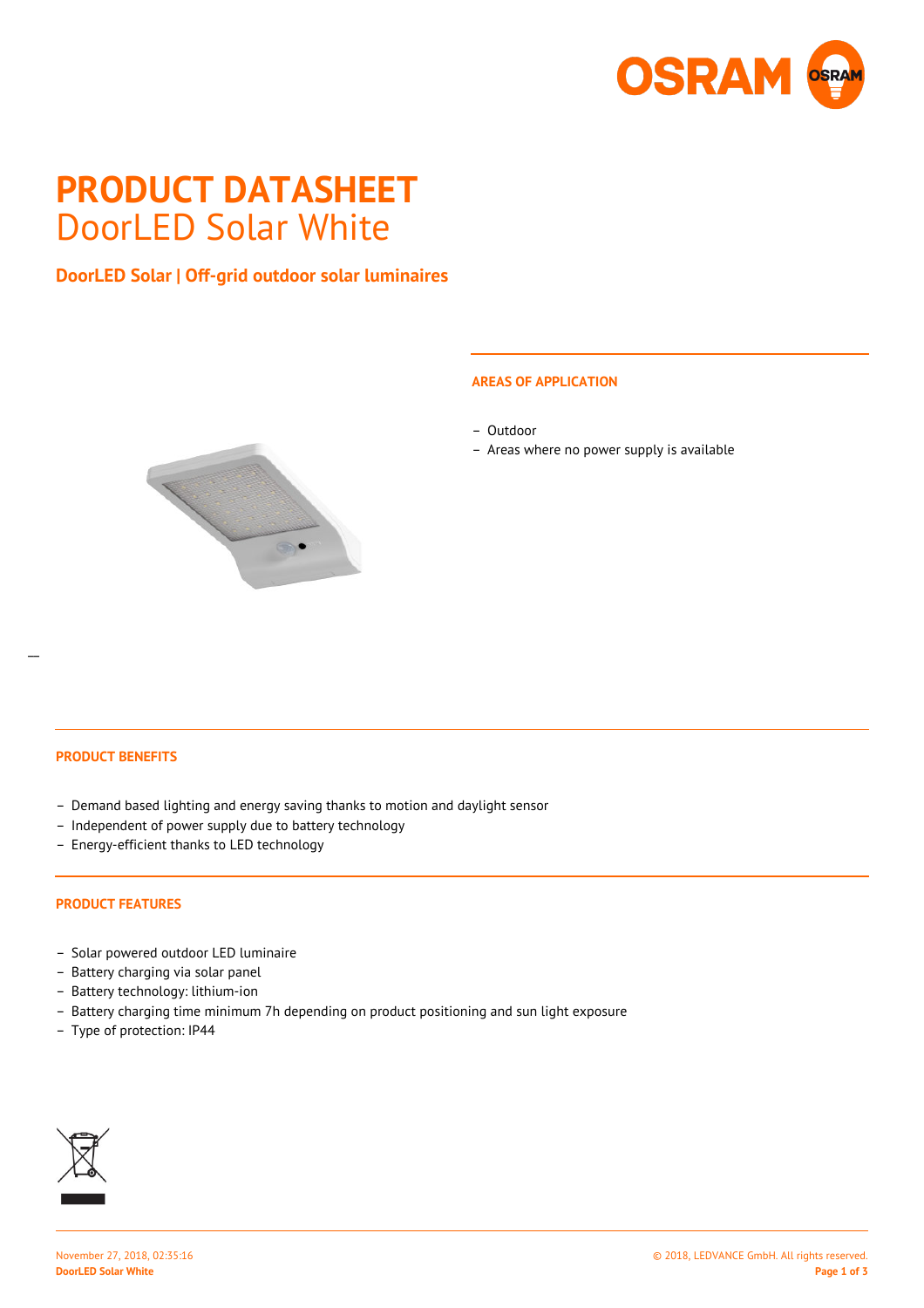# **TECHNICAL DATA**

#### Electrical data

| Nominal wattage       | 3.00 W  |
|-----------------------|---------|
| <b>Operating mode</b> | Battery |

#### Photometrical data

| Color temperature         | 4000 K     |
|---------------------------|------------|
| Color rendering index Ra  | >80        |
| Light color (designation) | Cool White |
| <b>Luminous flux</b>      | 320 lm     |
| <b>Luminous efficacy</b>  | 107 lm/W   |

# Luminaire sensor data

| Sensor technology                | Passive infrared (PIR) |  |
|----------------------------------|------------------------|--|
| Sensor detection angle           | 120°                   |  |
| Detection range of motion sensor | 4 m                    |  |

# Dimensions & weight



| Length                | 192.0 mm |
|-----------------------|----------|
| Width                 | 110.0 mm |
| <b>Height</b>         | 30.0 mm  |
| <b>Product weight</b> | 255.00 g |

### Colors & materials

| <b>Body material</b>  | Acrylonitrile butadiene styrene (ABS) |  |  |
|-----------------------|---------------------------------------|--|--|
| <b>Housing color</b>  | White                                 |  |  |
| <b>Product color</b>  | White                                 |  |  |
| <b>Cover material</b> | Polystyrene (PS)                      |  |  |